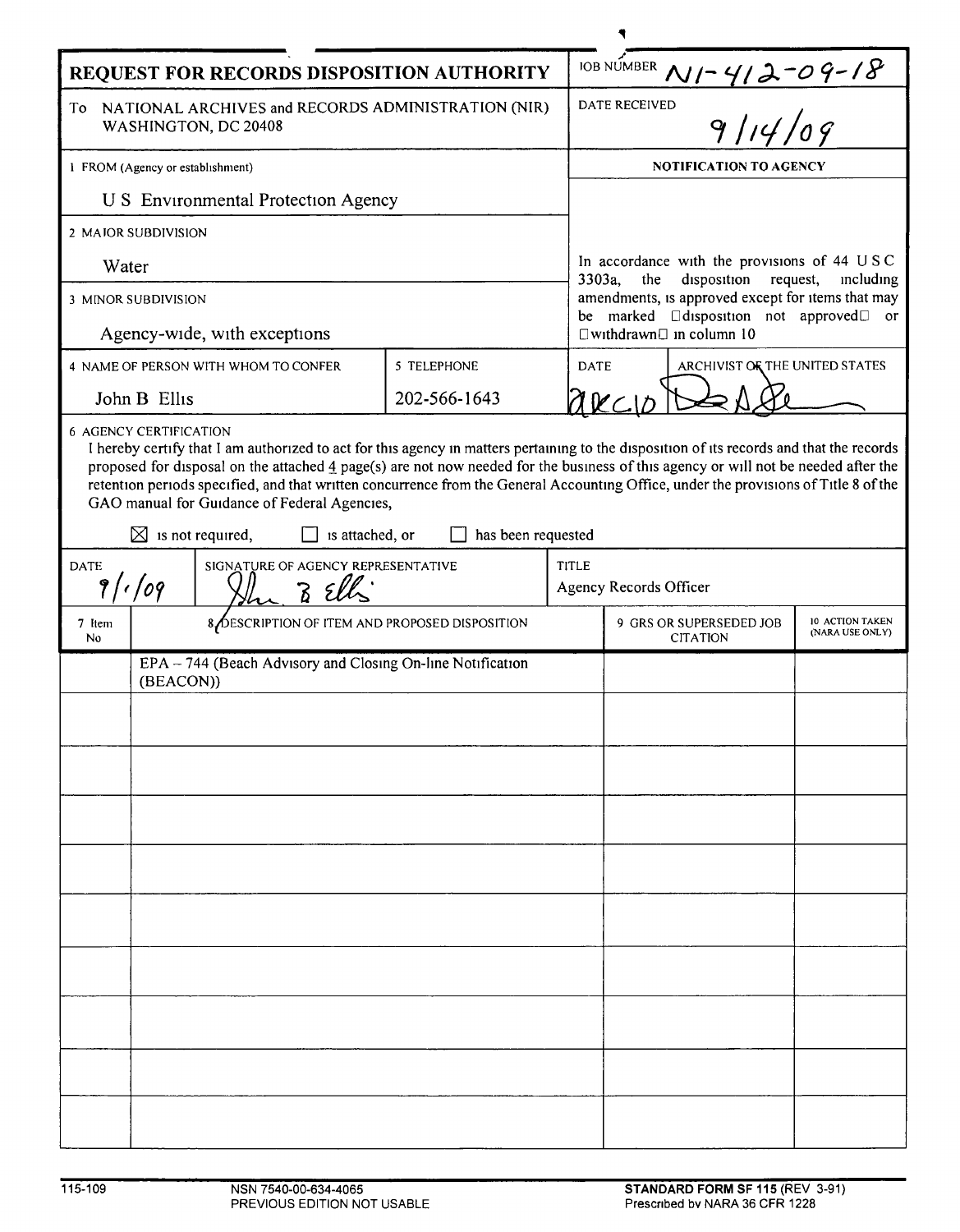This schedule is in draft. It may be used to retire records, but may not be used to destroy records. **If you have any questions, please contact the Records Help Desk.**

# **EPA Records** Schedule **744**

**Status:** Draft, *11/3012010*

Title: Beach Advisory and Closing On-line Notification (BEACON)

**Program:** Water

**Applicability:** Agency-wide, with exceptions

**Function:** 108-023 - Environmental Monitoring and Forecasting

#### **NARA Disposal Authority:**

This schedule authorizes the disposition of the record copy in any media (media neutral), excluding any records already in electronic form Records designated for permanent retention must be transferred to the National Archives in accordance with NARA standards at the time of transfer

•  $N1-412-09-18$ 

#### **Description:**

The Beach Advisory and Closing On-line Notification (BEACON) is an electronic system that receives and displays nonrecord copies of state beach water quality and swimmmg advisory data The Beaches Environmental Assessment and Coastal Health Act of 2000 requires EPA to collect, store and mamtam a pubhc nght-to-know pollution occurrence database on state designated coastal recreation waters These record copies are stored in the Program Trackmg, Advisones, Water Quality Standards, and Nutnents (PRA WN) database

State agencies send beach data Via EPA's Central Data Exchange (CDX) Input for the system flows through the Electroruc Beaches Environmental Assessment and Coastal Health (eBeaches) system and mcludes (1) morntonng and station location information from the Water Quality Exchange (WQX) and STORET, (2) notification data flows from the Program tracking, Beach Advisory, Water quality standard, and Nutnent database (PRAWN), and, (3) beach location data from the Reach Address Database (RAD) BEACON was formerly known as the National Health Beach Survey (NHBS)

Excludes STORET (including WOX) scheduled as  $EPA$  400, Reach (including RAD) which is the responsibility of the United States Geological Survey, and PRAWN which is scheduled separately

#### **Disposition Instructions:**

**Item a:** Electronic software program

The Office of Water, Standards and Health Protection Division at Headquarters is responsible for the disposition of this item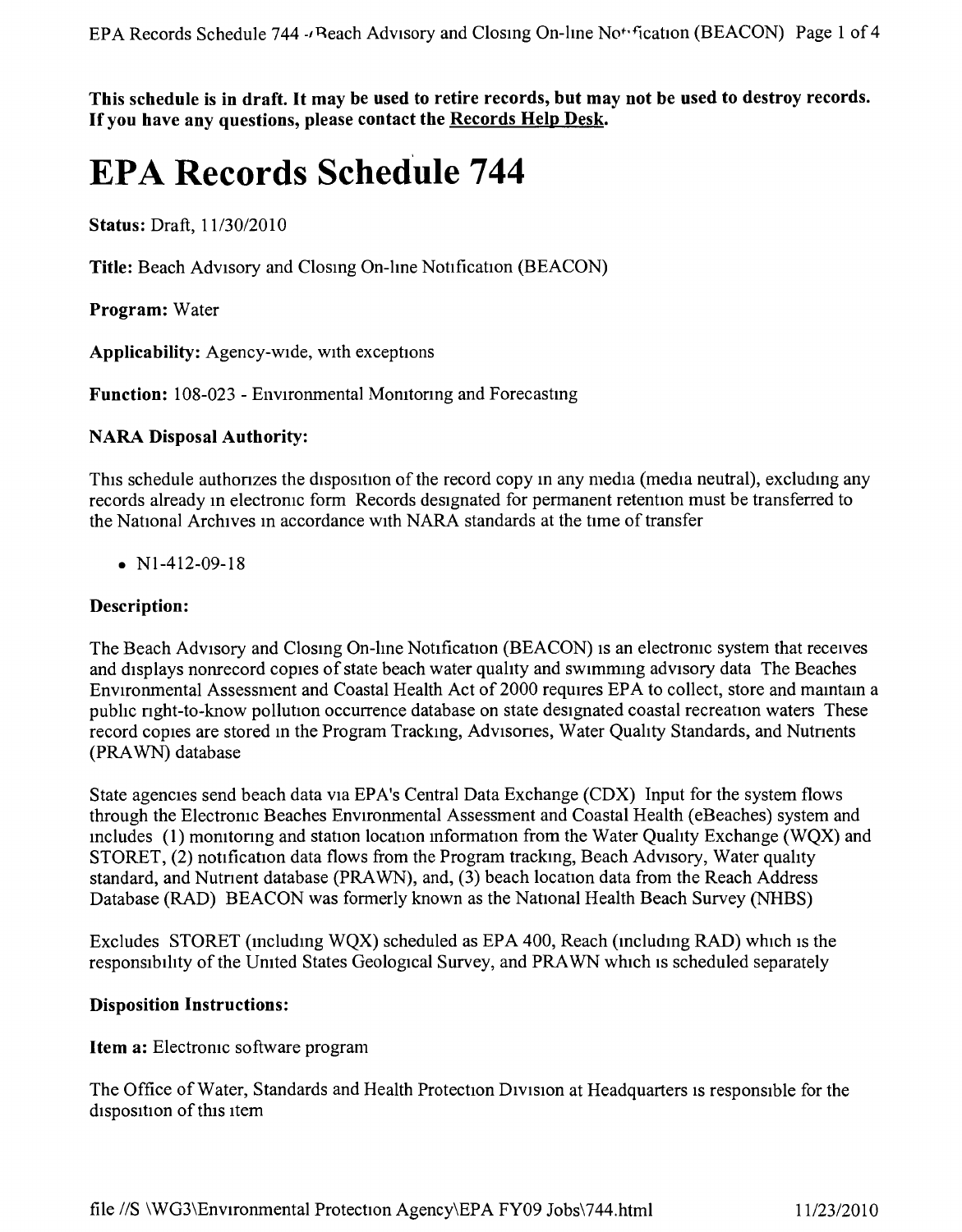file *liS* \WG3\EnvIronmental Protection Agency\EPA FY09 Jobs\744 html *1112312010*

## -Disposable

• Close when no longer needed to ensure-asses to and use of the electronic records throughout the authonzed retention penod

EPA Records Schedule 744 - Beach Advisory and Closing On-line Not fication (BEACON) Page 2 of 4

• Destroy after file closure

## Item b: Input

- -Disposable
- Close when information has been transferred to the master file and verified
- Delete after file closure

## Item c: Electronic data

The Office of Water, Standards and Health Protection Division at Headquarters is responsible for the disposition of this Item

- Disposable
- Close when program is discontinued or system is terminated
- Delete after file closure

Item d: Output and reports

- 
- Varies<br>• Varies<br>• File with related records and follow instructions for • File with related records and follow instructions for the relate

Item e: System documentation

The Office of Water, Standards and Health Protection Division at Headquarters is responsible for the disposition of this Item

## <del>• Disposable</del>

• Follow instructions for EPA 304, item a(1)

## Guidance:

See EPA 097 for CDX, EPA 400 for STORET, and EPA 753 for PRAWN

## Reasons for Disposition:

The following changes were made in the  $11/30/2010$  version

• Revised the description



 $6725$  20/25

 $GRS$  zo/na(.)

*<u>Non-record</u>*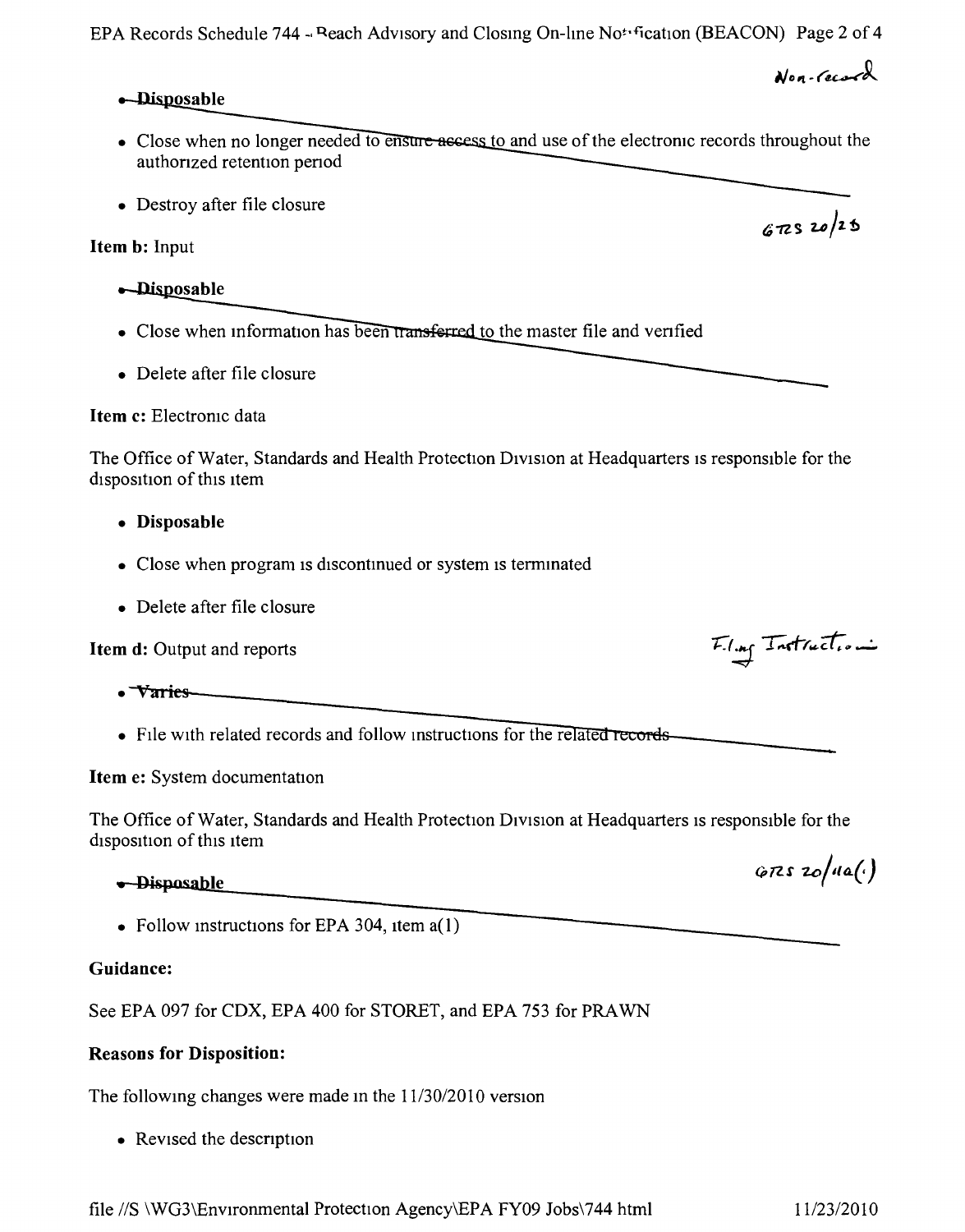- Added cross reference to EPA 753 for PRAWN
- Updated contact information

The following change was made in the 01/31/2010 version

• Updated the systems excluded in the description and cross references in the guidance

The following change was made in the 06/30/2009 version

• Removed file closure instructions for item e

The following changes were made in the  $04/30/2009$  version

- Removed reference to WebRIT from description since it has been decommissioned
- Revised file closure instructions for item c
- Added file closure instructions to item e

The following changes were made in the 05/31/2008 version

- Revised wording about applicability for disposition items a, c and e
- Deleted file closure instructions and revised wording of disposition instructions for item e

The following changes were made in the 03/31/2008 version.

- Removed statement that PRAWN is scheduled as 089 since it is covered by this schedule (Note As of 11/30/2010, PRAWN is being rescheduled as EPA 753)
- Added file closure instructions and revised the disposition instructions for items a, b, c and e
- Revised the title of disposition item e

Retention meets EPA's program needs

#### Custodians:

Office of Water, Office of Science and Technology, Standards and Health Protection Division

- Contact: Bill Kramer
- Telephone: 202-566-0385

#### **Related Schedules:**

EPA 097, EPA 400, EPA 753

## **Previous NARA Disposal Authority:**

None

Entry: 01/04/2008

## **EPA Approval: 09/01/2009**